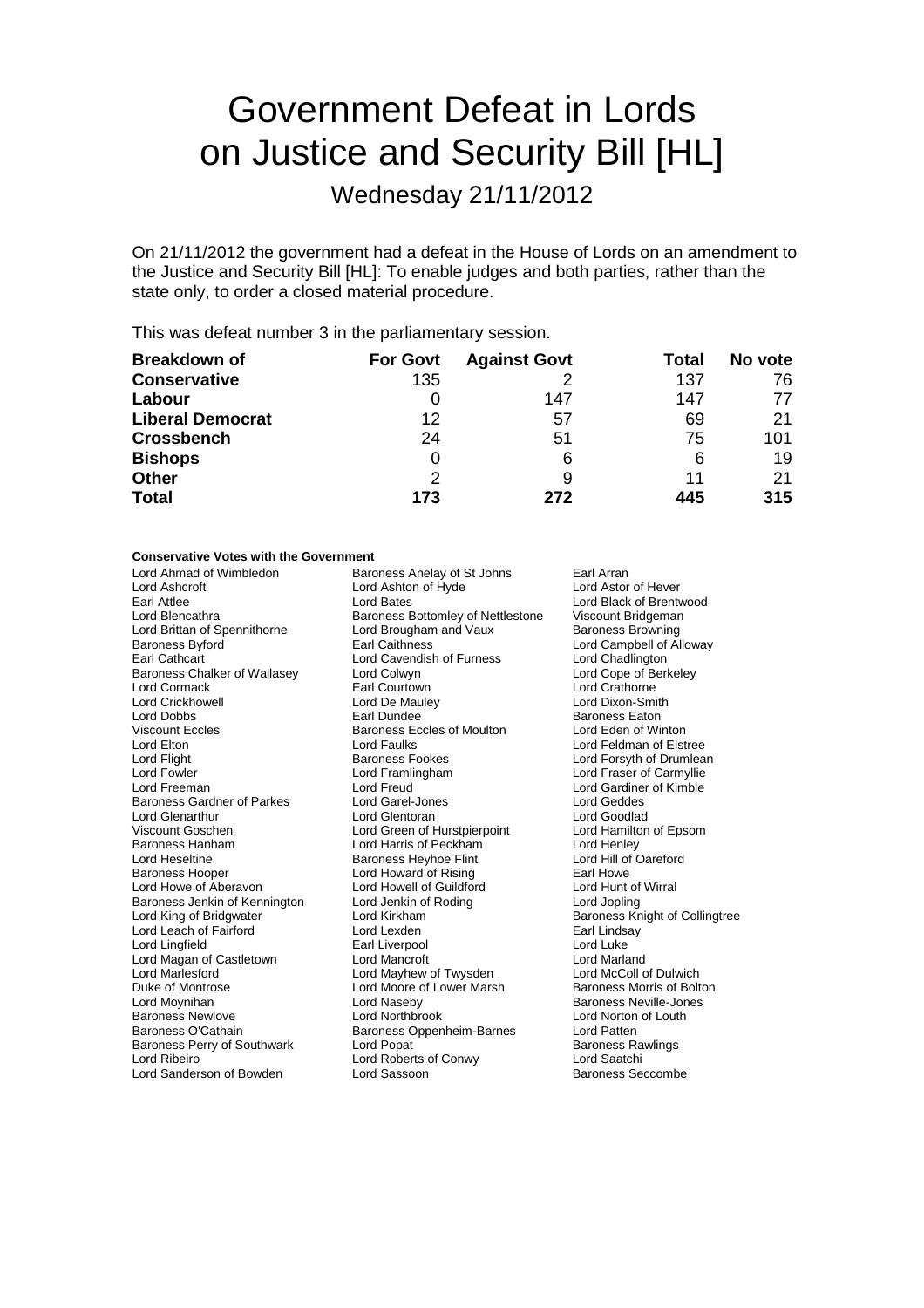Lord Selkirk of Douglas Lord Selsdon<br>
Baroness Sharples<br>
Lord Shaw of Northstead
Lord Sheikh<br>
Lord Sheikh Baroness Shephard of Northwold Earl Shrewsbury **Earl Shipmon Constructs** Lord Spicer<br>
Baroness Stedman-Scott **Lord Stewartby** Constructs Baroness Stowell of Beeston Baroness Stedman-Scott **Lord Stewartby Communist Construct** Baroness Stowell of Beeston Lord Strathclyde Lord Taylor of Holbeach Lord Trefgarne Lord Trimble Lord True Lord Tugendhat Viscount Ullswater Baroness Verma Lord Wade of Chorlton Lord Wakeham **Baroness Warsi** Christen and Marketinan Baroness Warsi **Lord Wasserman**<br>
Baroness Wheatcroft **Christen Baroness Wilcox** Christen Miscount Younger **Conservative Votes against the Government**

Lord Shaw of Northstead Lord Sheikh<br>Earl Shrewsbury Lord Spicer

Lord Hodgson of Astley Abbotts

Viscount Younger of Leckie

#### **Labour Votes with the Government**

**-**

**Labour Votes against the Government** Baroness Adams of Craigielea Lord Adonis Lord Ahmed Lord Anderson of Swansea Lord Bach Baroness Baroness Baroness Baroness Baroness Baroness Baroness Baroness Baroness Baroness Baroness Baroness Baroness Baroness Baroness Baroness Baroness Baroness Baroness Baroness Barones Baroness Blackstone **Lord Borrie** Lord Borrie **Lord Bradley**<br>
Lord Bradge Lord Brooke of Alverthorpe Lord Brookman Lord Bragg Lord Brooke of Alverthorpe Lord Brookman Lord Browne **Lord Campbell-Savours** Lord Carter of Cole<br>
Lord Christopher **Lord Clark of Windermere** Lord Clinton-Davis Lord Collins of Highbury **Baroness Corston** Baroness Cawley<br>
Lord Cunningham of Felling **Baroness Corston Baroness Crawley**<br>
Lord Cunningham of Felling **Baroness Corston Baroness Crawley** Lord Cunningham of Felling Lord Davies of Stamford Lord Davies<br>
Lord Davies of Coity Baroness Dean of Thornton-le-Fylde Lord Desai Baroness Donaghy **State Occident Lord Donoughue** Lord Dubs<br>
Lord Elder Lord Evans of Temple Guiting Lord Evans of Parkside Baroness Farrington of Ribbleton Lord Faulkner of Worcester Lord Foster of Bishop Auckland Lord Foulkes of Cumnock **Baroness Gale** Lord Gilbert Lord Gilbert Baroness Golding The Lord Goldsmith<br>Baroness Gould of Potternewton Lord Grantchester The Lord Grenfell Baroness Gould of Potternewton Lord Grantchester **Lord Grentell**<br>Lord Griffiths of Burry Port Lord Grocott Lord Grocott Christian Wiscount Hanworth Lord Griffiths of Burry Port Lord Grocott Viscount Hanworth Lord Harris of Haringey **Lord Harrison**<br>
Lord Haskel Chilton Lord Haworth Baroness Healy of Primrose Hill Baroness Henig Baroness Healy of Eggardoness Hilton of Eggardoness Hollis of Heigham Baroness Hollis of Heigham Lord Howarth of Newport Baroness Howells of St Davids Lord Howie of Troon Troon Lord Hoyle<br>
Baroness Hughes of Stretford Lord Hughes of Woodside Lord Irvine of Lairg Baroness Hughes of Stretford Lord Hughes of Woodside Lord Irvine<br>
Lord Janner of Braunstone Baroness Jay of Paddington Lord Jones Baroness Jones of Whitchurch Lord Jordan Lord Dudd<br>
Baroness Kennedy of The Shaws Lord Kennedy of Southwark Baroness King of Bow Baroness Kennedy of The Shaws Lord Kennedy<br>Lord King of West Bromwich Lord Kinnock Lord King of West Bromwich Lord Kinnock Lord Corporation Baroness Kinnock of Holyhead<br>
Lord Kirkhill Lord Kinnock Lord Knight of Weymouth Lord Lea of Crondall Lord Kirkhill **Lord Lord Knight of Weymouth** Lord Lea of C<br>
Lord Levy **Condation** Baroness Lister of Burtersett Lord Lympne Lord Levy<br>
Lord Macdonald of Tradeston 
Lord Mackenzie of Framwellgate Lord MacKenzie of Culkein<br>
Lord Macdonald of Tradeston 
Lord Mackenzie of Framwellgate Lord MacKenzie of Culkein Baroness Mallalieu Lord McConnell of Glenscorrodale Baroness McDonagh Lord McFall of Alcluith<br>
Baroness McIntosh of Hudnall Lord McKenzie of Luton Lord Mitchell Baroness McIntosh of Hudnall Lord McKenzie of Luton Lord Mitchell<br>
Lord Morgan Lord McKenzie of Yardley<br>
Baroness Morris of Yardley Lord Morgan<br>
Lord Morris of Handsworth<br>
Baroness Nve Lord Morris of Handsworth **Baroness Nye** Lord O'Neill of Clackmannan<br>
Lord Patel of Blackburn Lord Patel of Bradford Lord Pendry Lord Patel of Blackburn Lord Patel of Bradford<br>
Baroness Pitkeathley Lord Plant of Highfield Baroness Pitkeathley **Lord Plant of Highfield** Hight Lord Ponsonby of Shulbrede<br>
Lord Prescott **Lord Ponsonby Consoling Consoling Baroness Prosser** Lord Radice Lord Rea **Baroness Rendell of Babergh** Lord Richard Lord Rosser **Lord Rowlands**<br>
Baroness Sherlock **Notain Communist Communist Communist Communist Communist Communist Communist Communist Communist Communist Communist Communist Communist Communist Communist Communist Communi** Baroness Sherlock **Viscount Simon**<br>Baroness Smith of Gilmorehill Lord Solev **Baroness Smith of Balmaca** Baroness Symons of Vernham Dean Baroness Taylor of Bolton Lord Taylor of B<br>Lord Temple-Morris Baroness Thornton Lord Tomlinson Lord Temple-Morris and Baroness Thorn<br>
Lord Touhig<br>
Lord Triesman Baroness Turner of Camden Baroness Whitaker Lord Whitty Baroness Wilkins Lord Williams of Elvel **Lord Wills** Lord Wills **Lord Wills** Lord Wood of Anfield<br>
Lord Woolmer of Leeds **Baroness Worthington** Lord Young of Norwoo

Lord Berkeley **Lord Bilston**<br>
Lord Borrie **Lord Bradley** Lord Clark of Windermere Lord Clinton-Davis<br>Baroness Corston Baroness Crawley Baroness Dean of Thornton-le-Fylde Lord Desai<br>Lord Donoughue Lord Dubs Lord Evans of Temple Guiting Lord Evans of Parkside<br>
Lord Faulkner of Worcester Lord Foster of Bishop Auckland Lord Haworth **Baroness Hayter of Kentish Town**<br>
Baroness Henig **Baroness Hilton** of Eggardon Baroness Hollis of Heigham Lord Howarth Lord Howarth Cord Hoyle<br>
Lord Howie of Troon Baroness Jay of Paddington Lord Jones<br>
Lord Jordan Lord Judd Lord Mackenzie of Framwellgate Lord Macken<br>Lord Maxton Lord McAvoy Baroness Prosser Lord Soley<br>
Baroness Taylor of Bolton<br>
Lord Taylor of Blackburn<br>
Lord Taylor of Blackburn Lord Triesman **Lord Tunnicliffe**<br>
Lord Warner **Lord Warner** Baroness Wheeler

Lord Young of Norwood Green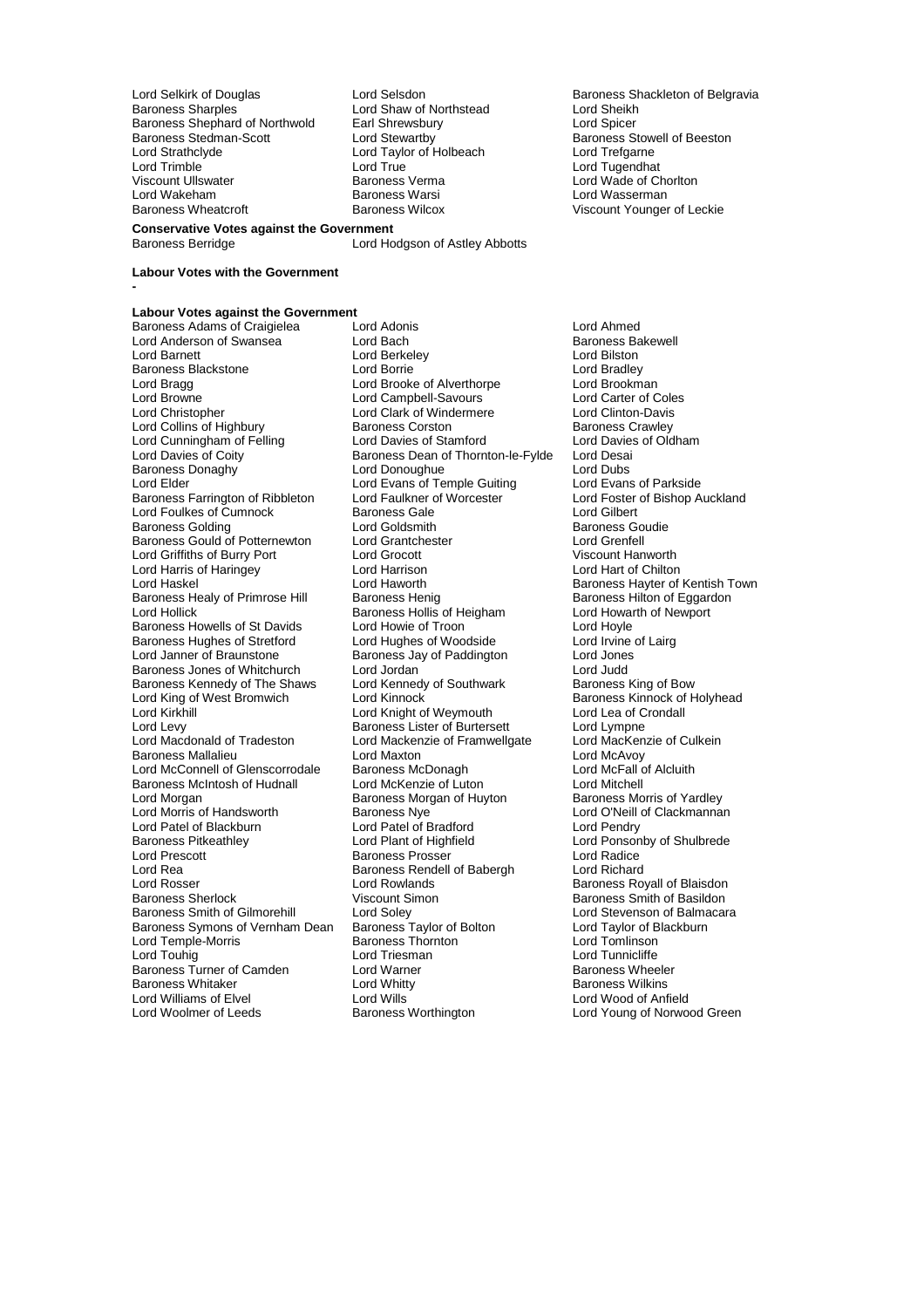# **Liberal Democrat Votes with the Government**

Baroness Randerson **Lord Redesdale**<br> **Lord Stoneham of Droxford Lord Wallace of Tankerness** 

Baroness Garden of Frognal Baroness Maddock Lord McNally<br>Lord Newby **Baroness Not Baroness Nicholson** of Winterbourne Baroness Northover Baroness Nicholson of Winterbourne Baroness Northover<br>Lord Redesdale Lord Sharkey

# **Liberal Democrat Votes against the Government**

Lord Greaves<br>
Baroness Jolly **Baroness Hamwee**<br>
Lord Jones of Cheltenham Lord Steel of Aikwood Lord Stephen<br>
Lord Taverne 
Lord Teverson Lord Thomas of Gresford Lord Tordoff Container Baroness Tyler of Enfield<br>
Lord Tyler Containers Baroness Walmsley<br>
Lord Willis of Knaresborou

Lord Addington **Lord Alderdice** Lord Alderdice Lord Ashdown of Norton-sub-Hamdon<br>Lord Avebury **Lord Ashmulting Corporation** Baroness Barker **Corporation** Baroness Bonham-Carter of Yarnbury Lord Bradshaw **Baroness Brinton** Lord Burnet Lord Burnet<br>
Lord Chidgey **Container Lord Clement-Jones** Lord Cotter Lord Chidgey Lord Clement-Jones Lord Cotter Baroness Doocey **Lord Dykes**<br>
Lord German **Lord Goodhart** Baroness Falkner of Margravine Lord German Lord Goodhart Lord Goodhart Lord Goodhart<br>
Lord Greaves Lord Hussain Baroness Hamwee Lord Hussain Baroness Jolly **Lord Jones of Cheltenham** Cord Kirkwood of Kirkhope<br>Baroness Kramer **Lord Lexe of Trafford** Lord Lester of Herne Hill Lord Lee of Trafford<br>
Lord Macdonald of River Glaven
Lord Maclennan of Rogart Baroness Linklater of Butterstone Lord Macdonald of River Glaven Lord Maclennan of Rogart<br>
Lord Mar and Kellie Cord Marks of Henley-on-Thames Lord Oakeshott of Seagrove Bay Earl Mar and Kellie Lord Marks of Henley-on-Thames<br>Lord Palmer of Childs Hill Baroness Parminter Lord Palmer of Childs Hill **Baroness Parminter** Lord Phillips of Sudbury<br>Lord Razzall **Lord Rennard** Lord Rennard Lord Roberts of Llandud Lord Razzall Lord Rennard Lord Roberts of Llandudno Lord Shutt of Greetland Lord Smith of Clifton Cord Strasburger<br>
Lord Strasburger Lord Taverne **Lord Teverson**<br>
Lord Thomas of Gresford **Lord Tordoff Consumerse The Baroness Tyler of Enfield** 

## **Crossbench Votes with the Government**

Lord Adebowale **Lord Armstrong of Ilminster** Lord Bew<br>
Lord Bilimoria **Communisty Lord Cameron of Lochbroom** Viscount Craigavon Lord Bilimoria **Lord Cameron of Lochbroom**<br>
Baroness Deech **Lord Greenway** Lord Janvrin Lord Kakkar Lord Laming Lord Mawson **Lord Palmer** Communist Lord Powell of Bayswater<br>
Lord Singh of Wimbledon **Lord Powell of Bayswater**<br>
Lord Sutherland of Hound Lord Thomas of Swynnerton

### **Crossbench Votes against the Government**<br>Lord Aberdare Viscou

Lord Aberdare Viscount Allenby of Megiddo Lord Alton of Liverpool Baroness Butler-Sloss Lord Carswell Carswell Earl Clancarty<br>
Lord Cobbold Color University Color Lord Condon<br>
Lord Condon Baroness Coussins Baroness Cox Lord Crisp Lord Dannatt Lord Elystan-Morgan<br>1982 - Lord Englished Lord Ereyberg Viscount Falkland **Lord Freyberg** Christian Baroness Greengross<br>
Baroness Grey-Thompson Lord Hannay of Chiswick Baroness Hayman Baroness Kidron of Angel in the London Lord Kilclooney Lord Low of Dalston borough of Islington<br>Earl Lytton Baroness O'Loan Baroness O'Neill of Bengarve<br>
Lord Pannick<br>
Lord Patel Baroness Prashar

Lord Blair of Boughton Baroness Boothroughton Baroness Boothroughton Baroness Boothroughton Baroness Boothrow<br>Baroness Boothrow Baroness Boothrow Baroness Boothrow Baroness Boothrow Baroness Boothrow Baroness Boothrow B Lord Carencia.<br>
Viscount Colville of Culross Lord Condon<br>
Lord Crisp<br>
Lord Crisp Lord Hannay of Chiswick Baroness Haym<br>Lord Kilclooney

Countess of Mar **Earl Lord Martin of Springburn**<br>
Lord May of Oxford **County County County County County County County County County County County County County** Baroness Masham of Ilton Lord May of Oxford Corporation Baroness N<br>Baroness O'Loan Baroness O'Neill of Bengarve Lord Owen Lord Patel Lord Phillips of Worth Matravers<br>
Lord Ramshotham Farl Sandwich Lord Scott of Foscote Lord St John of Bletso Baroness Stern Lord Trees of the Ross in Perth and Kinross Baroness Warnock **Exercise Search Accord Woolf** Baroness Young of Hornsey

Lord Wallace of Saltaire

Lord Avebury **Baroness Barker** Baroness Bonham-Carter of Yarnbury<br>
Baroness Brinton<br>
Baroness Brinton<br>
Baroness Brinton<br>
Lord Burnett Lord Rodgers of Quarry Bank Lord Roper Baroness Scott of Needham Market<br>
Lord Shutt of Greetland Lord Smith of Clifton Lord Willis of Knaresborough

Baroness Deech **Lord Lord Greenway Communist Communist Constant** Lord Harries of Pentregarth<br>
Lord Janvrin **Lord Lord Kakkar** Communist Lord Laming Earl Listowel Lord Lord Lloyd of Berwick Baroness Manningham-Buller<br>
Lord Mawson Lord Palmer Lord Palmer Lord Powell of Bayswater Viscount Slim **Communist Club Container Container Club Container** Lord Sutherland of Houndwood<br>
Lord Wright of Richmond

**Bishop Votes with the Government - Bishop Votes against the Government**

Bishop of Bath and Wells **Bishop of Chester** Bishop of Exeter Bishop of Exeter Bishop of Mexeden Bishop of Wakefield

Bishop of Newcastle

**Other Votes with the Government** Lord Browne of Belmont **Lord Empey**